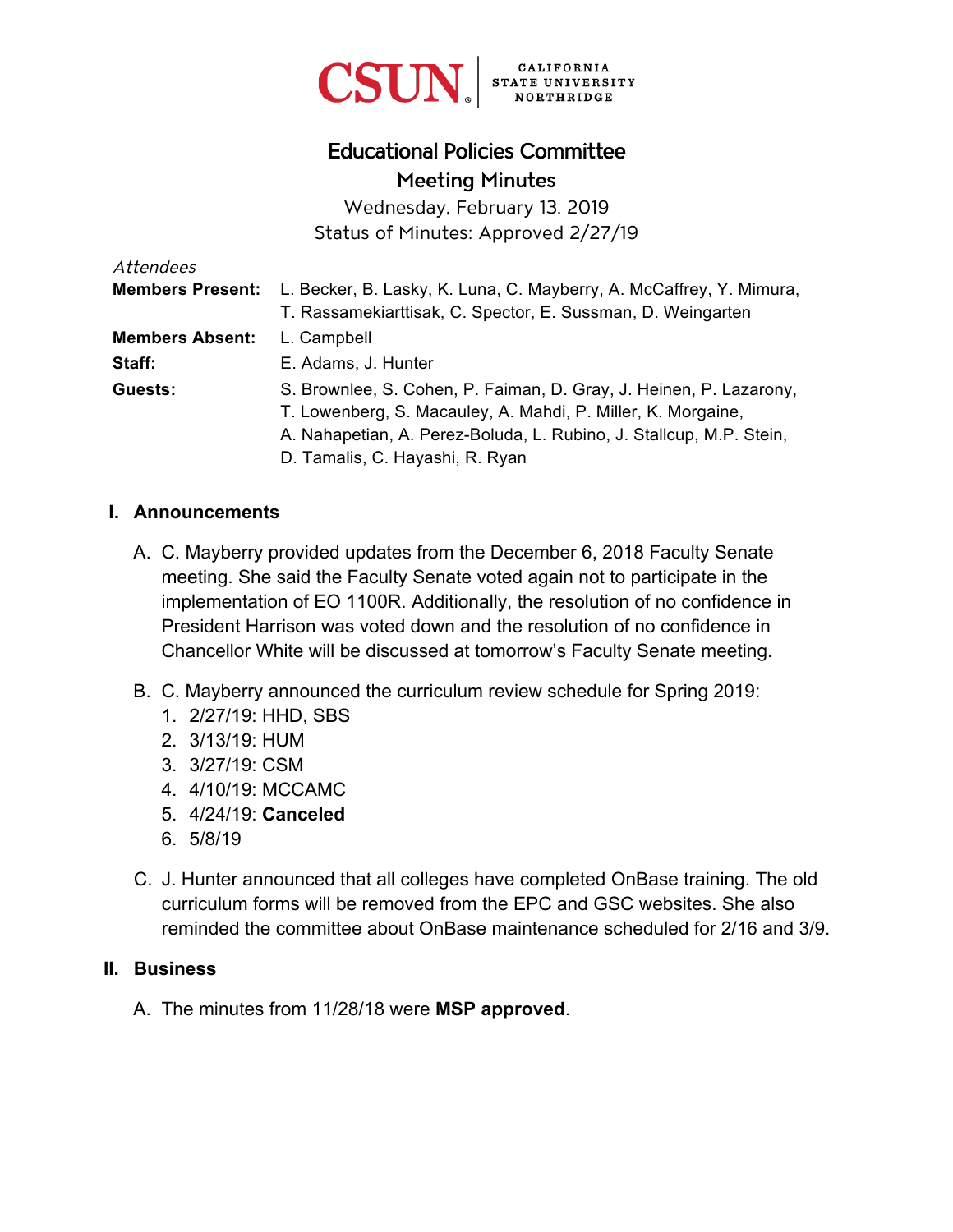B. College of Science and Mathematics *(Returning from 9/26/18)*

### *New Course*

- 1. GEOL 344 California Geology (3). **Tabled** for demonstration of meeting the WI requirement.
- C. College of Health and Human Development *(Returning from 11/14/18) New Courses*
	- 1. HSCI 494PH Academic Internship for Public Health (2). **MSP approved**.
	- 2. HSCI 494IPH Academic Internship Evaluation in Public Health (1). **MSP approved**. *Course Modifications*
	- 3. HSCI 494 Academic Internship (2). **MSP approved**.
	- 4. HSCI 494IN Academic Internship Evaluation (1). **MSP approved**.
- D. David Nazarian College of Business and Economics *(Returning from 11/28/18) New Course*
	- 1. ECON 403 Open-Economy Macroeconomics (3). **MSP approved**.

### *Program Modification*

- 2. Economics, B.A. **MSP approved**.
- E. New Experimental Topics Courses
	- *College of Social and Behavioral Sciences (OnBase)*
	- 1. SOC 396ME People, Society and Culture in the Middle East (3). **MSP approved**. Include recommended preparatory in the course description. Add consultation with Jewish Studies.

### *College of Humanities (OnBase)*

- 2. ITAL 496MAF Italian for Music, Art, and Fashion (3). **MSP approved**.
- 3. PHIL 396E Philosophical Methods and Research (3). **MSP approved** with lower division writing requirement as a prerequisite.
- F. The following items were informational and not voted on (effective Fall 2019) with the exception of item II.F.15., which was postponed by the college.

### **SELECTED TOPICS**

## **David Nazarian College of Business and Economics**

1. ACCT 497DA – Data Analytics for Accountants and Auditors (3)

## **College of Humanities**

- 2. ENGL 459DIG Digital Publishing in the Humanities (3)
- 3. ENGL 495ZNH Zora Neale Hurston (3)

## **College of Social and Behavioral Sciences**

- 4. CJS 452MO MOSAIC (3)
- 5. CJS 454AP Applied Police Organizations (3)
- 6. CJS 454MC Miscarriages of Justice (3)
- 7. CJS 454CC Communicating in the Criminal Justice Discipline (3)